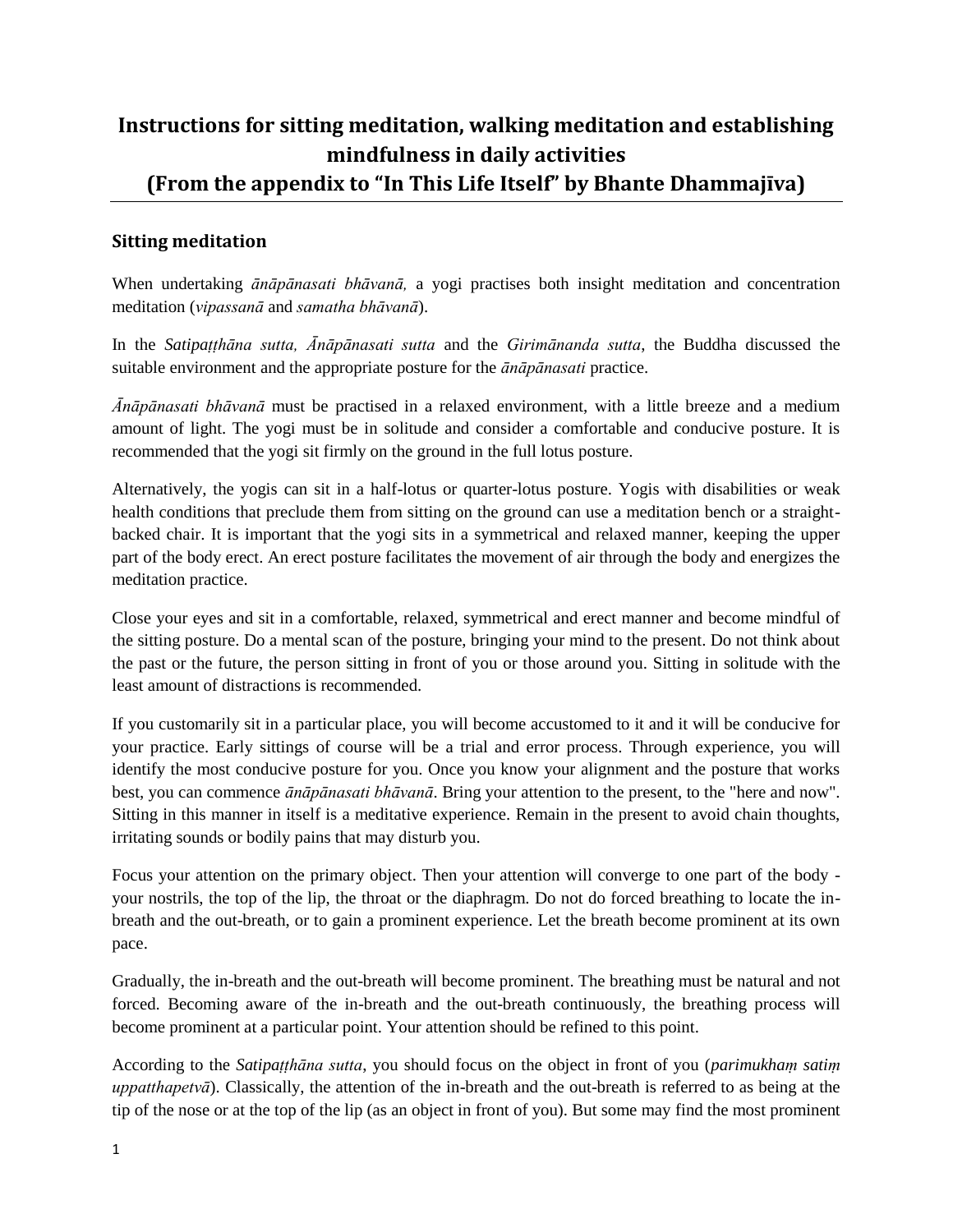point of touch to be in the middle of the skull, the throat, the chest or in the navel. Wherever it may be, your attention should be confined to one place and you should not allow the mind to move from one place to another. As you progress with meditation, your focus will become refined and calmness will set in.

Observe the in-breath as a separate unit from the out-breath. Observe the in-breath and its touch. Be fully aware of the out-breath as it occurs. Gradually the noting mind will move closer to the breath and you will experience the in-breath and the out-breath in a contrasting and different manner. The air draught of the in-breath may appear cooler than the out breath or the out-breath may appear warmer. Or else, you will observe that the in-breath as longer than the out-breath or vice versa. Do not manipulate what is occurring. Just observe the transaction of air.

Owing to continuous mindfulness, irritating sounds, bodily pains, day dreaming or fantasizing will not distract you. If distractions come and go without any interference, you can continue to observe the inbreath and the out-breath. By making a mental note of the in-breath as "in" and the out-breath as "out", you can keep casual thinking, bodily sensations or sounds at bay.

With continuous mindfulness, the breathing will become subtle. With a refined observation and a calming down of the body, the breath will become less prominent. Mindfully, you must observe the difference between continuing in-breaths and continuing out-breaths.

Earlier you observed the difference between the in-breath and the out-breath. Now you must observe the in-breaths and the out-breaths in their totality, from the beginning, through the middle to the end. Observe the difference between one in-breath to the next and one out-breath to the next.

Distractions such as thoughts, sounds or bodily pains will occur. Do not react to them. If you are a habitual thinker or day-dream, make a mental note that you are "thinking", bringing your attention back to the breath. Or else, you should note it as "thinking-thinking-thinking", "day-dreaming - day-dreaming day-dreaming" or " fantasizing-fantasizing-fantasizing''.

Noting thinking as "thinking", you don't digest the contents of the thought. Simply become aware that "thinking" has occurred. Don't be concerned about the content of the thought. Similarly, if a sound irritates you, just note it as "hearing-hearing-hearing". When pain arises, note it as "pain-pain-pain". When they recede, come back to the breath and note the in-breath as "in" and the out-breath as "out". The noting mind and the object of meditation must be aligned, straightened. That is the purpose of meditation.

Your observations during meditation must be discussed with an advanced yogi every two to three days. By doing this, you can receive guidance on how to advance in your practice. The distractions encountered in the practice will be specific to your personality traits.

By reporting to an advanced yogi, you will receive the appropriate instructions. With practice, you can determine whether your natural inclination is towards concentration or insight meditation. It is very difficult to predict this beforehand. Both the meditation and the reporting will lead to the proper path. Your observations must be clear and your reporting should be to the point.

Generally, a beginner yogi must do at least an hour of sitting meditation daily.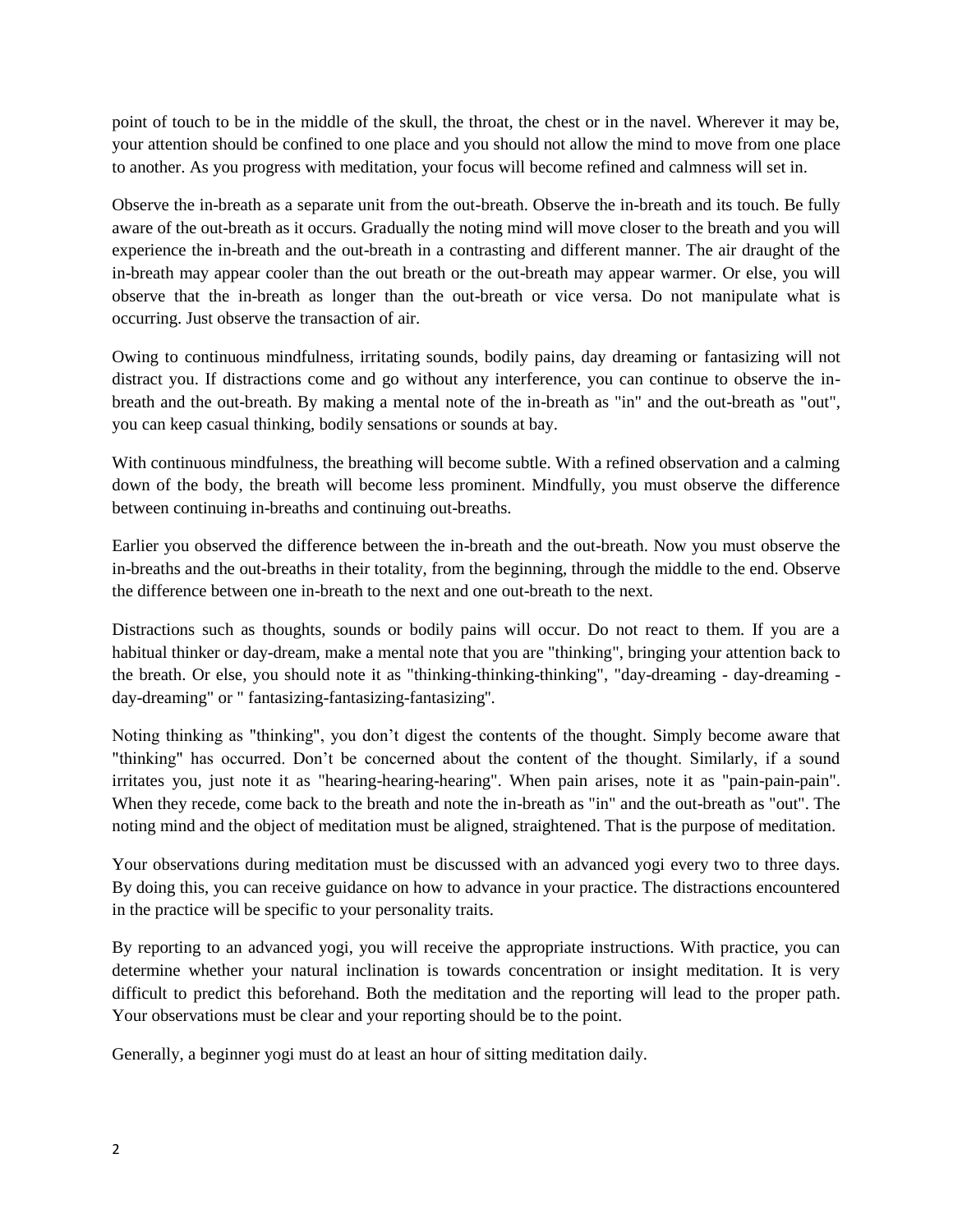## **Walking Meditation**

After a meal or a sleep, it is recommended that you do walking meditation before sitting meditation.

A period of walking meditation before sitting serves to focus the mind.

In traditional meditation centres there are open-air and internal walking meditation paths. Internal meditation paths are covered to avoid adverse weather conditions.

Before commencing walking meditation, stand at the end of the walking meditation path and contemplate the body. Bring your attention to the present moment. During walking meditation, you establish mindfulness amidst activity as your eyes are open and you will hear the sounds of birds and the external environment. The mindfulness established can be carried forward to day to day activities.

The yogi must first walk up and down the path to activate blood circulation (especially after a long session of sitting meditation). Walk at a normal pace to ensure that the path is suitable and that there are no obstructions. Become aware of the movement of the feet. Your arms must be as if tied in front of you or behind you. Your attention must be on the movement of the feet. When the right foot moves, observe the experience of the movement and the sensations of the foot. Experience and note the sensation of the sole touching the ground. Observe whether the sensation is coarse or soft. Then shift your focus to the left foot, its movement and the sensation as it touches the ground. Your attention could also be kept on the movement of the joints, the ankle and so forth.

Your eyes should be cast down and you must look about five feet ahead of you. The eyes should be focused on the walking path. Just as during sitting meditation, your attention may be carried away by thoughts and sounds, but your attention should remain with the right foot and the left foot as much as possible. Continuous attention on the right foot and the left foot allows you to keep distractions at bay and to proceed without any interference.

During walking meditation, you exert energy to maintain the focus on the steps and to note the movement of the feet. Accordingly, the energy that is exerted must be double. Warming up in this manner is conducive for sitting meditation. During intensive retreats it is usual to alternate periods of sitting meditation with periods of walking meditation, one after another throughout the day.

In your daily life, you must have at least one session of walking and sitting meditation in the morning and in the evening. If you meditate in the evening after work, doing some walking before sitting focuses the mind and arouses energy for the sitting that follows. Do not commence sitting meditation straight after your daily activities. The energy aroused during walking meditation, develops accuracy of awareness as well as durability of concentration.

## **Establishing Mindfulness in Daily Activities**

Doing a task simply for the purpose of establishing mindfulness is difficult in our daily activities. Generally we do things for a purpose or to fulfil responsibilities. But to control the speed of our daily activities, we must find some time to establish mindfulness.